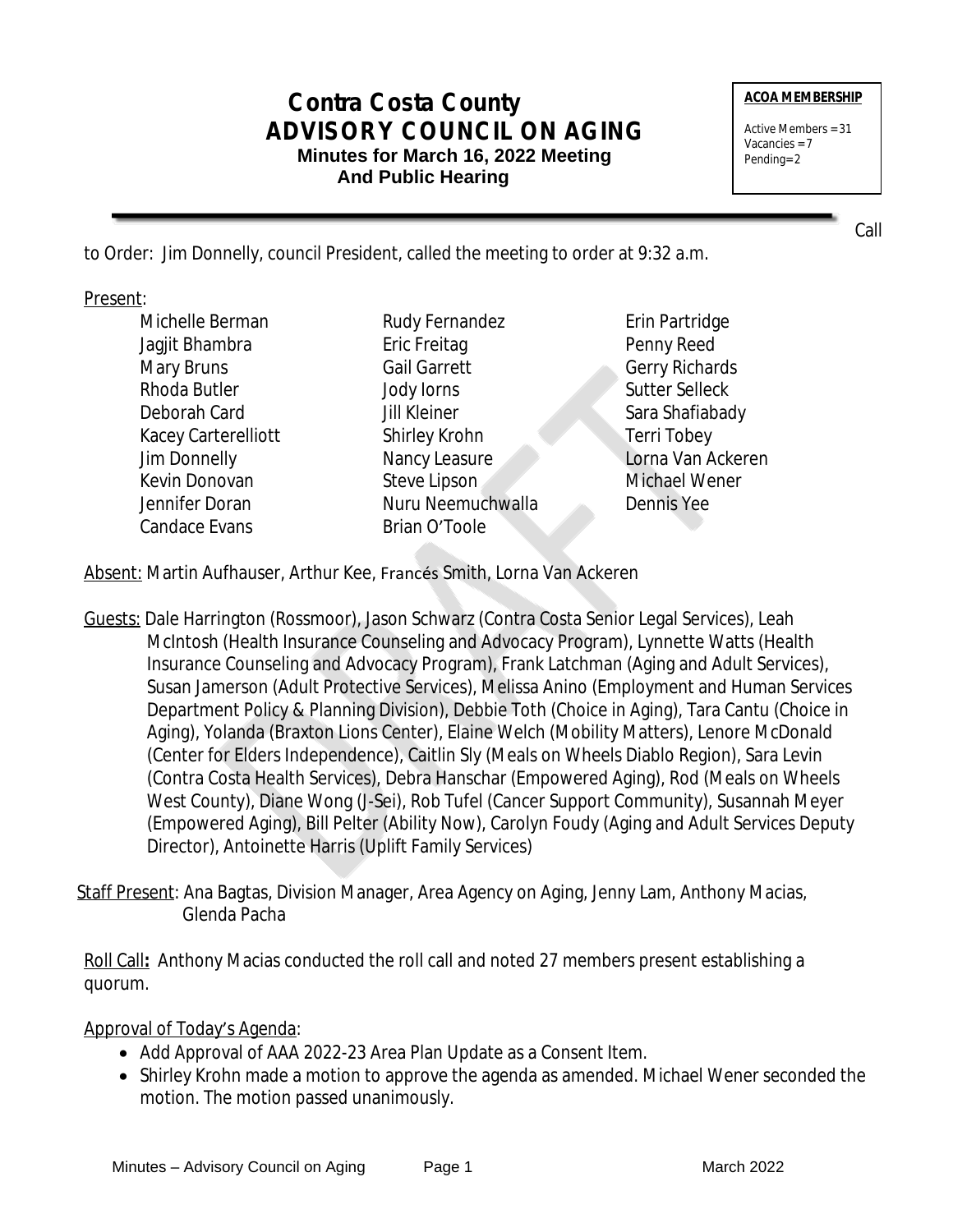ACOA President, Jim Donnelly, opened the AAA 2022-23 Area Plan Update Public Hearing

- $\bullet$
- Explained the purpose of the Public Hearing and the role of the ACOA in the process.

Anthony Macias reviewed the following rules for the Public Hearing

- Limit questions and comments to two (2) minutes per person.
- Hold all comments until after the presentation has finished.
- Write questions and comments in the Chat box, and they will be read after the presentation.

AAA 2022-23 Area Plan Update – Ana Bagtas, Division Manager, Area Agency on Aging The Area Plan Update PowerPoint Presentation PDF attached to minutes.

### Comments and Questions from the Public Regarding Area Plan Update 2022-23:

Questions raised at the public hearing and the responses provided are as follows:

- How is low-income defined, as it applies to Contra Costa County?
	- o The federal Older Americans Act governs the work of the AAA. As such, the federal definition of low-income is used, which is at or below 100% of the federal poverty level. Given the higher cost of living in Contra Costa County, the inadequacy of using the federal definition was acknowledged.
- What are the biggest changes from last year to this year?
	- o Last year was a bit chaotic due to the pandemic. The AAA received increases in funding with few guidance and unclear reporting requirements. There was an urgency to release the funding to assist our client population immediately while trying to figure out how to implement these new programs we've never done before, such as Great Plates. Thank you to the AAA staff for trying their best under the circumstances, even though they were stretched to the limit. Kudos to everything they did.
- How do we get involved with the Master Plan for Aging subcommittees?
	- o The Contra Costa County IMPACT Steering Committee has established some subcommittees and will finalize them at the next meeting and identify players to serve on the subcommittees. Will soon announce a launch event to tell folks about this work and seek community participation.
- How is innovative defined?
	- o Anything that is new. Outside of the box thinking. Promising practices that were successful in other communities that can be replicated in Contra Costa.

Other comments provided at the public hearing include the following: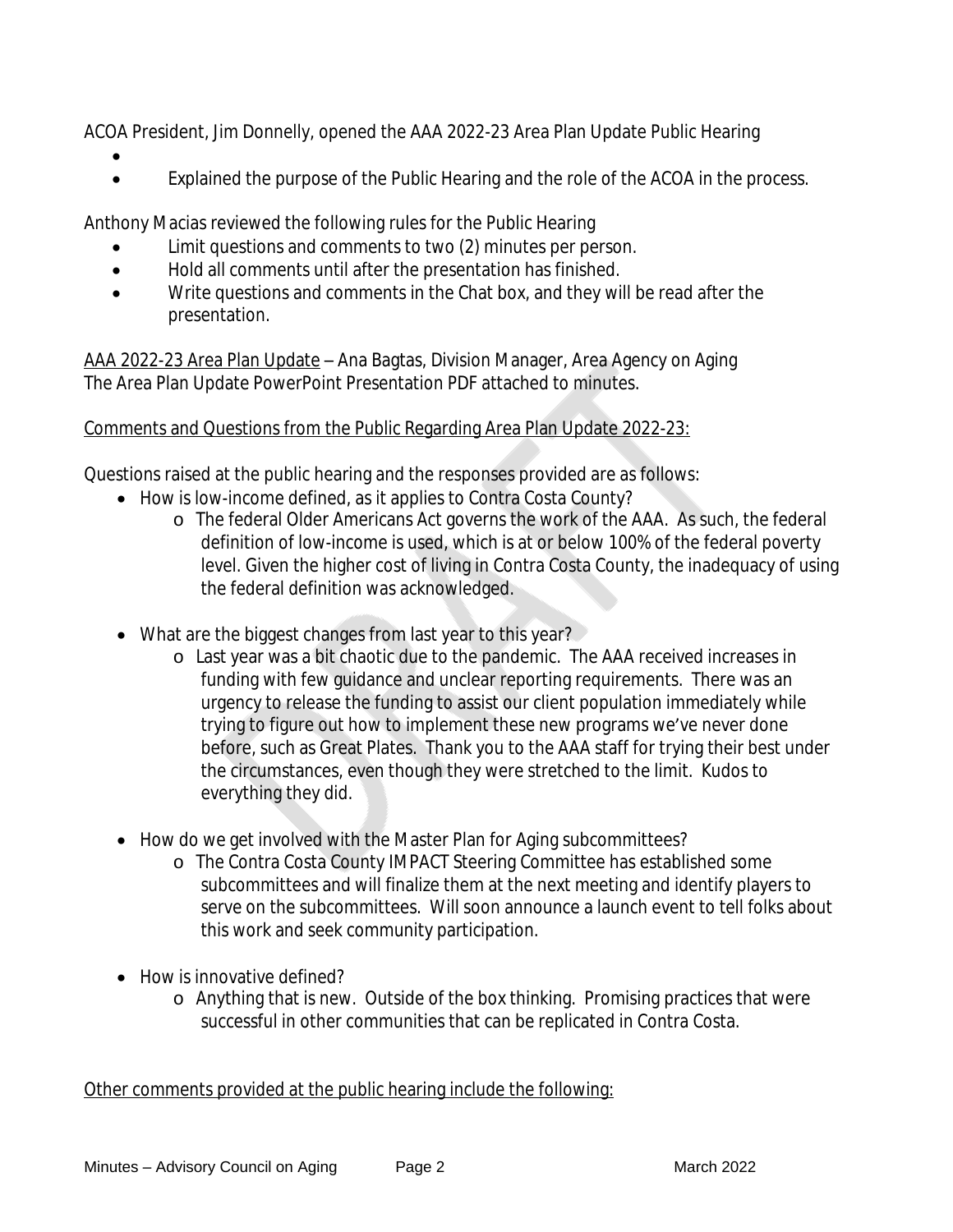- o Thank you for using "persons of color" vs. minority.
- o Equity is addressed throughout the document. The tragic lessons learned from the pandemic are clearly documented. Thank you to AAA.
- o The Master Plan for Aging implementation process is inclusive, thoughtful, and grassroots. It is a time for hope. We are starting from behind, so we are starting from broken. We will get to a stage of working, then to thriving. The AAA director's leadership and Aging and Adult Services Bureau director's commitment make this feel doable.
- o Disappointing to still have such a little amount from Older Americans Act funding from the federal level.
- o We are not without challenges, but we are in a better place than we have been. Thank you to the AAA team.
- o Kudos to the AAA.

Public Hearing ends.

## Resumption of ACOA portion of meeting

Jim Donnelly welcomed newest ACOA member Jody Iorns, representing City of Martinez.

Approval of February 2022 Minutes:

 Gerald Richards made a motion to approve the February 2022 minutes. Shirley Krohn seconded the motion. The motion passed unanimously.

Area Agency on Aging (AAA) Division Manager's Report – Ana Bagtas, AAA Program Manager

- The next step for the Area Plan Update is ACOA approval. After this, it will go to the Board of Supervisors for approval, and then submit to California Department of Aging (CDA) by May 1.The Area Plan Update is not final until CDA approves..
- The Implementing the Master Plan for Aging in California Together (IMPACT) Steering Committee is being very thoughtful to be inclusive and in forming subcommittees. Thank you to the members of IMPACT.
- The AAA received the CDA Monitoring packet yesterday. The monitoring of the AAA by CDA begins on June 13 and conducted virtually. CDA may contact some of our providers as part of the process. Choice in Aging offered virtual tour of their programs.
- The CalFresh Healthy Living (CFHL) program will also be monitored beginning on June 27.
- Awaiting responses to the III B Request for Proposals (RFP).

ACOA Committee and Work Group Reports: Membership Committee – Jill Kleiner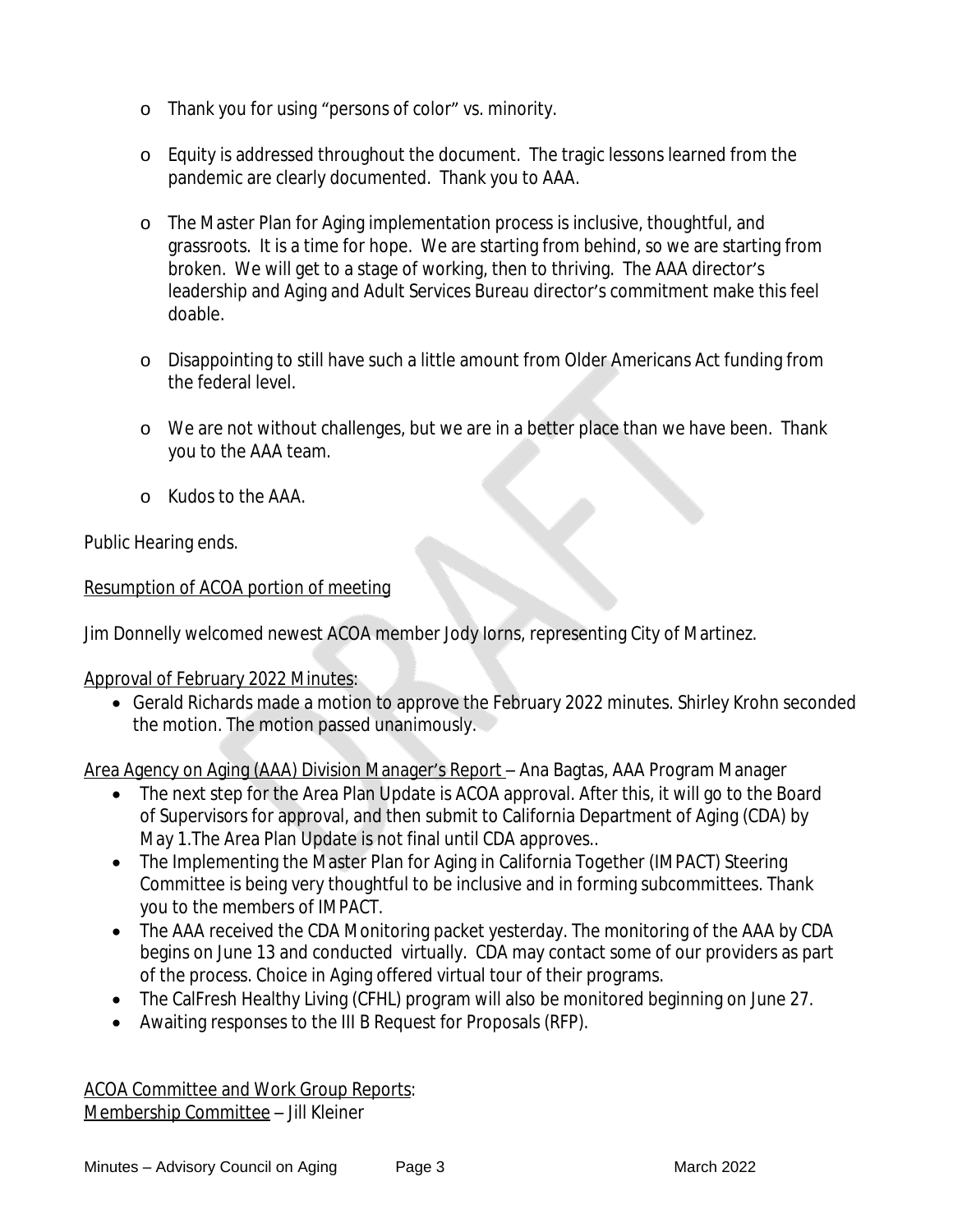- Welcome new member Jody Iorns. She will be the Martinez representative. Dennis Yee will be Jody's new member "Buddy".
- $\bullet$  Jill reviewed the ACOA Leave of Absence (LOA) process.
- Current ACOA vacancies are City seats for Concord, El Cerrito, Pinole, San Pablo, San Ramon, Senior Nutrition Program representative and two Alternates.
- There are no Member-at-large (MAL) vacancies.

Planning Committee – Kevin Donovan

- The Planning Committee's primary first quarter responsibility focusing on reviewing and providing guidance to possible revisions to the 2022-2023 Area Plan Update has been met.
- At the April 5 meeting, the committee will pivot to monitoring of the AAA contracts. Ana will lead a training session to prepare committee members for this new role, which includes on-site contract monitoring as part of the overall review of AAA contracts.

Legislative Advocacy Workgroup – Shirley Krohn

- At last Tuesday's meeting, the committee went over the process for reviewing pending legislation.
- Many of the pieces of legislation relate to health services. Nancy Leasure will present them to the Health Workgroup to determine which to bills to support.
- Shirley revised the "Adopt-a-Bill" process.

Health Workgroup – Jennifer Doran

- The workgroup finalized and approved the Nursing Home informational brochure. The final draft will be sent to EHSD media department for graphic design.
- Well Connected presented at the March meeting. They provide 100 programs/activities a week.
- Mom's Meals, a nutritional service used by Contra Costa Hospitals and medical providers, will present at the April workgroup meeting.

Senior Mobility Action Council (SMAC) Transportation Workgroup- Mary Bruns

- John Cunningham of the Contra Costa Dept. of Conservation and Development has asked SMAC to shine a light on transportation at the state level through the Disability and Aging Community Living Advisory Committee (DACLAC). Join John and SMAC members at the March 28 SMAC meeting to help develop a plan.
- Tim Haile, Executive Director of Contra Costa Transportation Authority (CCTA) presented at the February meeting.

Housing Workgroup – Gerald Richards

 The workgroup meets on Monday March 21. The guest speaker is Claude Battaglia, from Independent Living Resources of Solano & Contra Costa Counties.

Technology Workgroup – Steve Lipson

• Kevin Donovan provided a brief report on the Bay Area Digital Inclusion Coalition as well as some background on the Association of Bay Area Governments (ABAG).